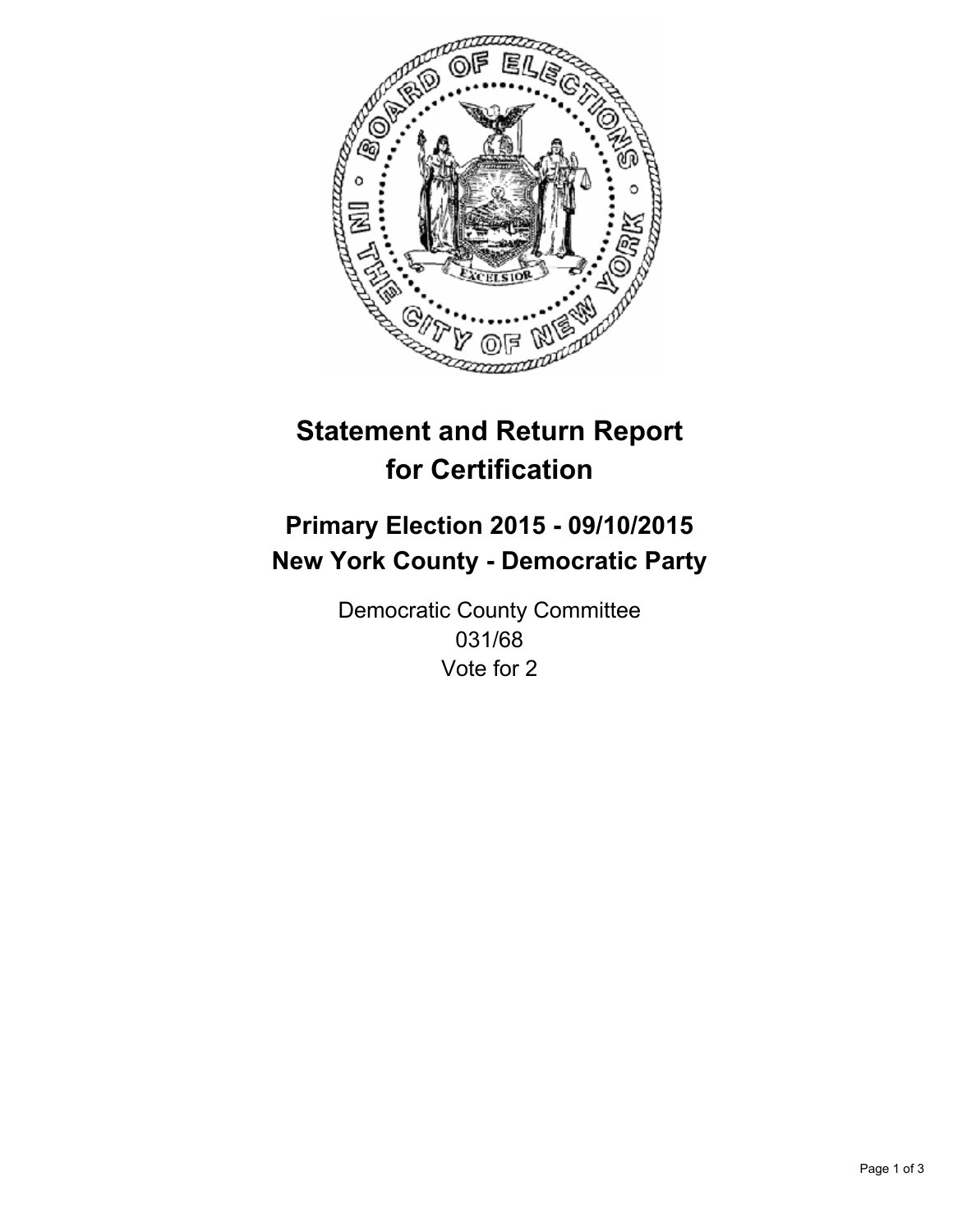

#### **Assembly District 68**

| <b>PUBLIC COUNTER</b>                                    | 55 |
|----------------------------------------------------------|----|
| ABSENTEE/MILITARY                                        | 3  |
| AFFIDAVIT                                                | 0  |
| <b>Total Ballots</b>                                     | 58 |
| Less - Inapplicable Federal/Special Presidential Ballots | 0  |
| <b>Total Applicable Ballots</b>                          | 58 |
| JOHNNY L. RIVERA                                         | 19 |
| <b>CARIDAD SANCHEZ</b>                                   | 15 |
| WILLIAM P. SMITH                                         | 37 |
| JAMEELAH PRESSLEY (WRITE-IN)                             |    |
| JAMES SMALLS (WRITE-IN)                                  |    |
| TIFFANY WILLIAMS (WRITE-IN)                              |    |
| UNATTRIBUTABLE WRITE-IN (WRITE-IN)                       | 2  |
| <b>Total Votes</b>                                       | 76 |
| Unrecorded                                               | 40 |